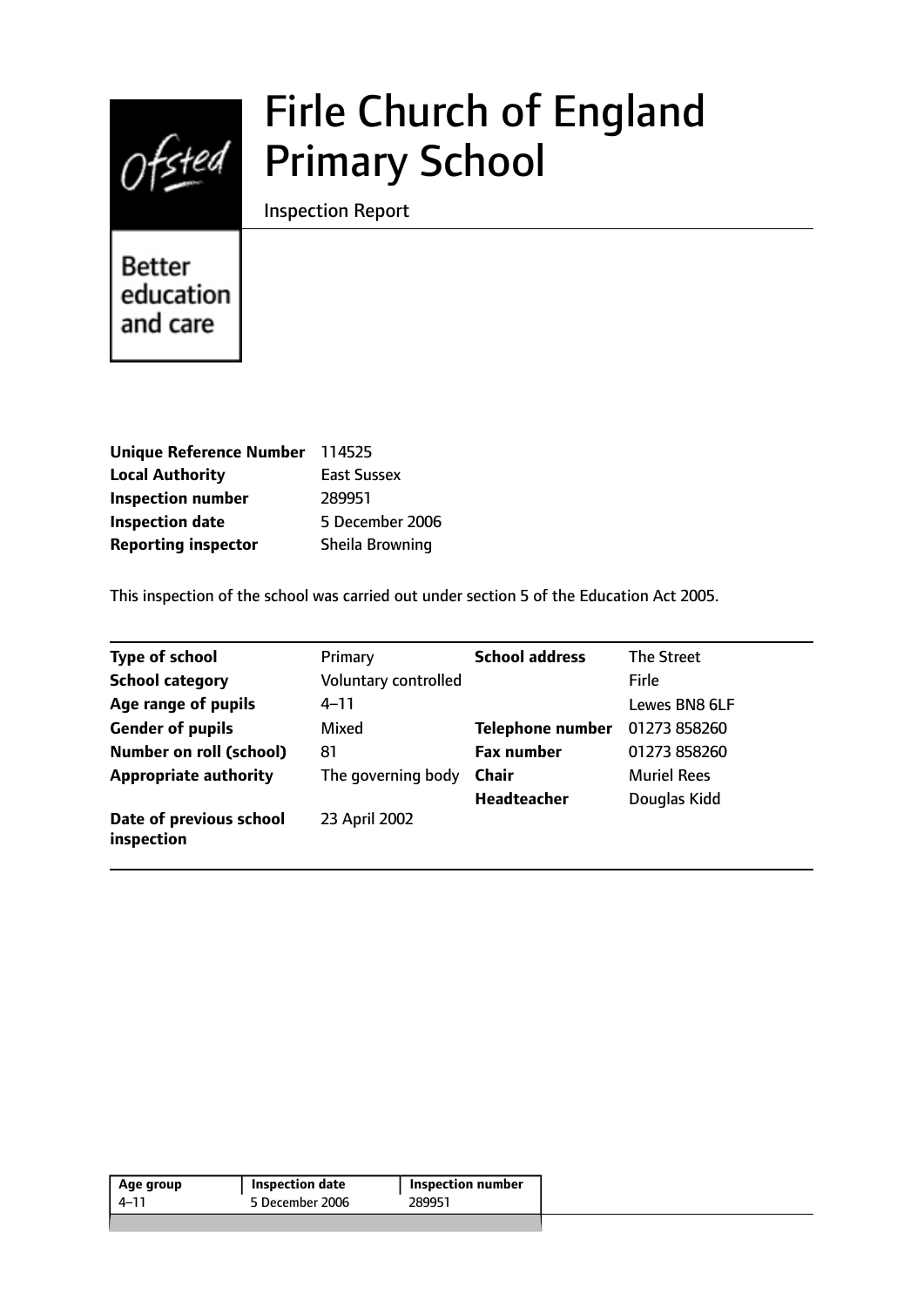© Crown copyright 2006

Website: www.ofsted.gov.uk

This document may be reproduced in whole or in part for non-commercial educational purposes, provided that the information quoted is reproduced without adaptation and the source and date of publication are stated.

Further copies of this report are obtainable from the school. Under the Education Act 2005, the school must provide a copy of this report free of charge to certain categories of people. A charge not exceeding the full cost of reproduction may be made for any other copies supplied.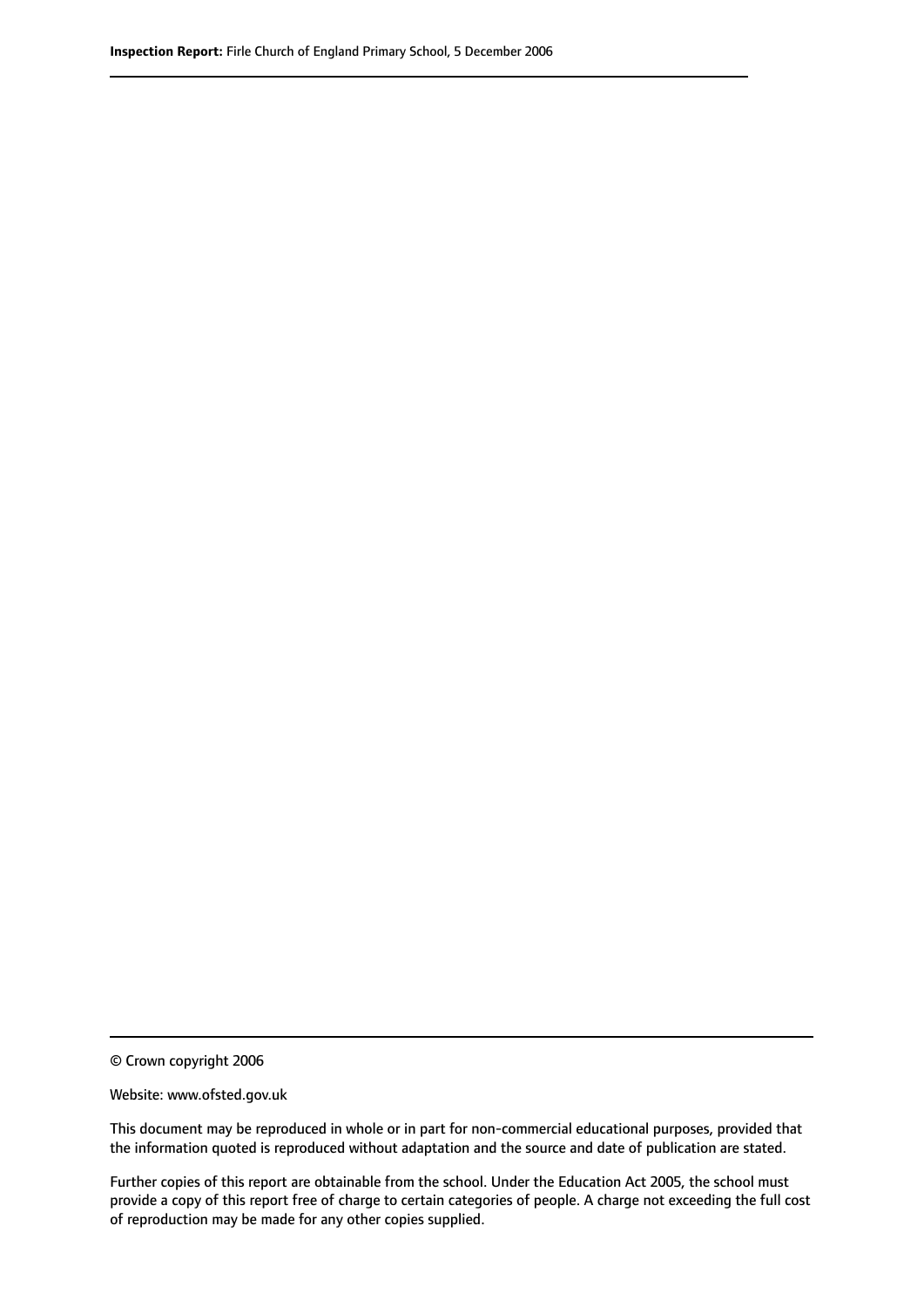# **Introduction**

The inspection was carried out by two Additional Inspectors.

# **Description of the school**

Firle is a small village school. The majority of pupils are of White British origin and a very few are from minority ethnic backgrounds. Most speak English as their first language. Attainment on entry to the Reception class is broadly as expected. Following a period of stability there have been many changes of staff recently, including senior staff members. There is also a large proportion of new governors. Many pupils also move in and out of the school, particularly during Key Stage 2; in some cases, mobility is as high as 50%.

### **Key for inspection grades**

| Grade 1 | Outstanding  |
|---------|--------------|
| Grade 2 | Good         |
| Grade 3 | Satisfactory |
| Grade 4 | Inadequate   |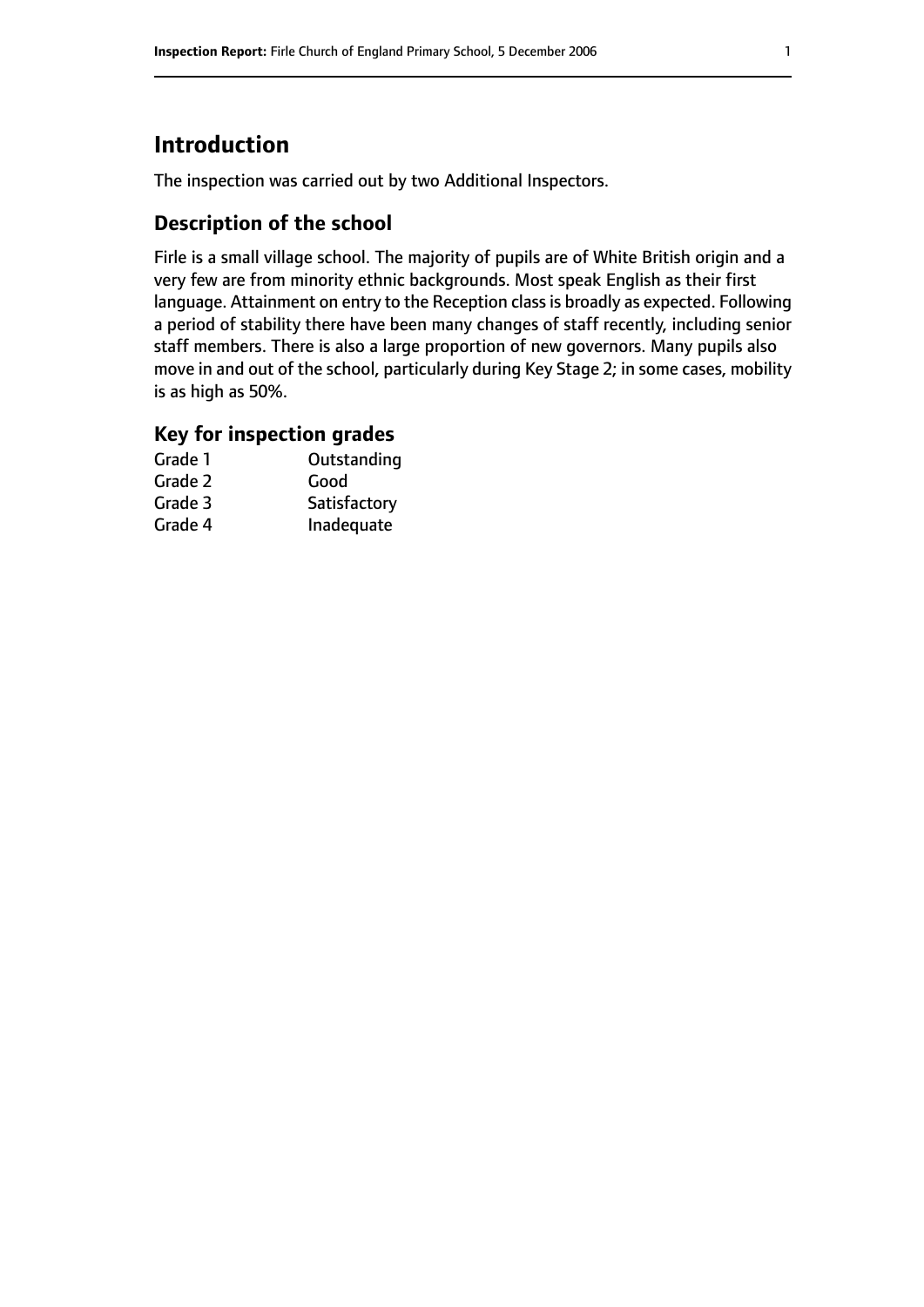# **Overall effectiveness of the school**

#### **Grade: 3**

Firle is a satisfactory school and provides a sound standard of education. It faces significant challenges in the high mobility of its pupils, staff and governors. The school's strong family ethos and pastoral care ensure good relationships throughout the school community. Pupils' personal development is good. Pupils say they feel safe. They enjoy school, particularly its many clubs and additional activities, and behave well. New pupils settle in quickly. The school works well with parents and other agencies. Parents' appreciation of the school is summed up in the comment of one parent who wrote, 'Firle School has a lot to offer.'

The school has successfully tackled several of its issues since it was last inspected. Provision in the Foundation Stage is now good. These children achieve well and standards are broadly as expected. Results in the Year 2 national tests have risen rapidly.

Leadership and management are satisfactory. Under the good leadership of the headteacher, new members of staff are gradually settling in. New subject leaders are developing their role, but are not yet fully involved in monitoring the school's performance. New governors, too, are developing their responsibilities and are beginning to check the school's provision.

Achievement is satisfactory, as are teaching and learning. The attainment of each small cohort is considerably affected by the movement of pupils in and out of the school and has the greatest impact at Key Stage 2. Standards therefore vary each year, but are broadly average at Year 6. The school has recognised that writing is an area of relative weakness in all year groups. Improvements are being made through new initiatives to extend pupils' speaking and listening skills, but basic writing skills, such as sentence structure, comprehension, and spelling, are not taught rigorously enough. Curriculum and care, guidance and support are satisfactory. Improvements to assessment have been influential in improving achievement because pupils' progress is now carefully monitored. Nevertheless, information is not used as precisely as it should be to give more-able pupils sufficiently demanding work, particularly in writing.

#### **What the school should do to improve further**

- Ensure that basic writing skills are taught with enough rigour in order to raise achievement in writing.
- Use assessment information to plan work that will challenge pupils to do their very best, particularly the more able pupils in writing.
- Develop the role of subject leaders and governors so that they monitor pupils' achievement more rigorously.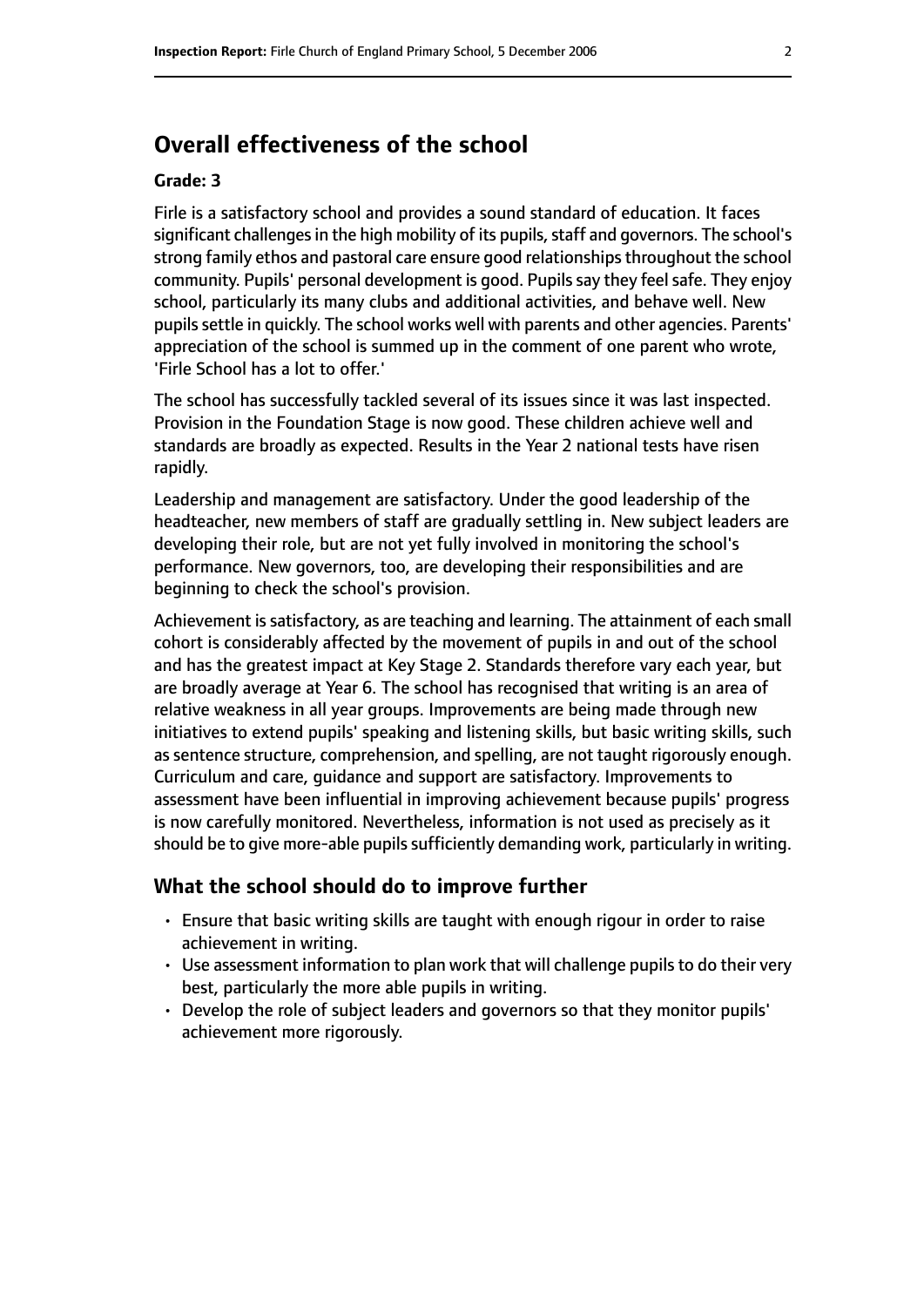# **Achievement and standards**

#### **Grade: 3**

In the Foundation Stage, children's achievement is good. Standards are above expectations in personal, social and emotional development and in aspects of communication, language and mathematical development, but weaknesses in writing mean that attainment is broadly as expected by the start of Year 1. Since the last inspection, results have risen rapidly in Key Stage 1. In the 2005 national tests for Year 2 pupils, standards were significantly above average. Results were lower in 2006, but reflect good achievement for this particular group of pupils. Writing remains a relative weakness throughout the school and the school is working hard to tackle this. Achievement in this subject is satisfactory, but more-able pupils do not make as much progress as they should.

Achievement across Key Stage 2 is variable but satisfactory. It is satisfactory overall because more-able pupils do not achieve as well as they could in writing, and achievement is more varied. School test results in 2006 improved in Key Stage 2, but writing remains a relative weakness, with few pupils achieving the higher levels. The school is working hard to tackle this. Over half of these pupils joined the school in Key Stage 2 and the majority met or exceeded the challenging targets set for them. In Key Stage 2, standards have been maintained overall.

## **Personal development and well-being**

#### **Grade: 2**

Behaviour is good and pupils get on well with each another. In the Foundation Stage, for example, children quickly learn to share and help others. Older pupils, too, enjoy being play leaders for younger ones. The school is welcoming and friendly to new pupils. Pupils new to the school settle quickly and happily. Attendance is above average. Pupils say they enjoy school and can turn to an adult if they have any concerns.

Pupils' spiritual, moral, social and cultural development is good. The school encourages pupils' spiritual development well through their involvement in assemblies and church services. Pupils have a growing awareness of the needs of others and contribute to fund-raising and community events. They understand that their actions have an impact on others. Pupils contribute well to the local community through research about the history of the village and their work at the local nature reserve. Pupils know how to lead healthy and safe lifestyles and play together sensibly. They respond well to encouragement to adopt a healthy lifestyle by drinking water and eating healthy snacks. Pupils enjoy responsibilities and are proud to be members of the School Council. They develop a satisfactory understanding of how to manage their own money on school trips, and through fund-raising activities.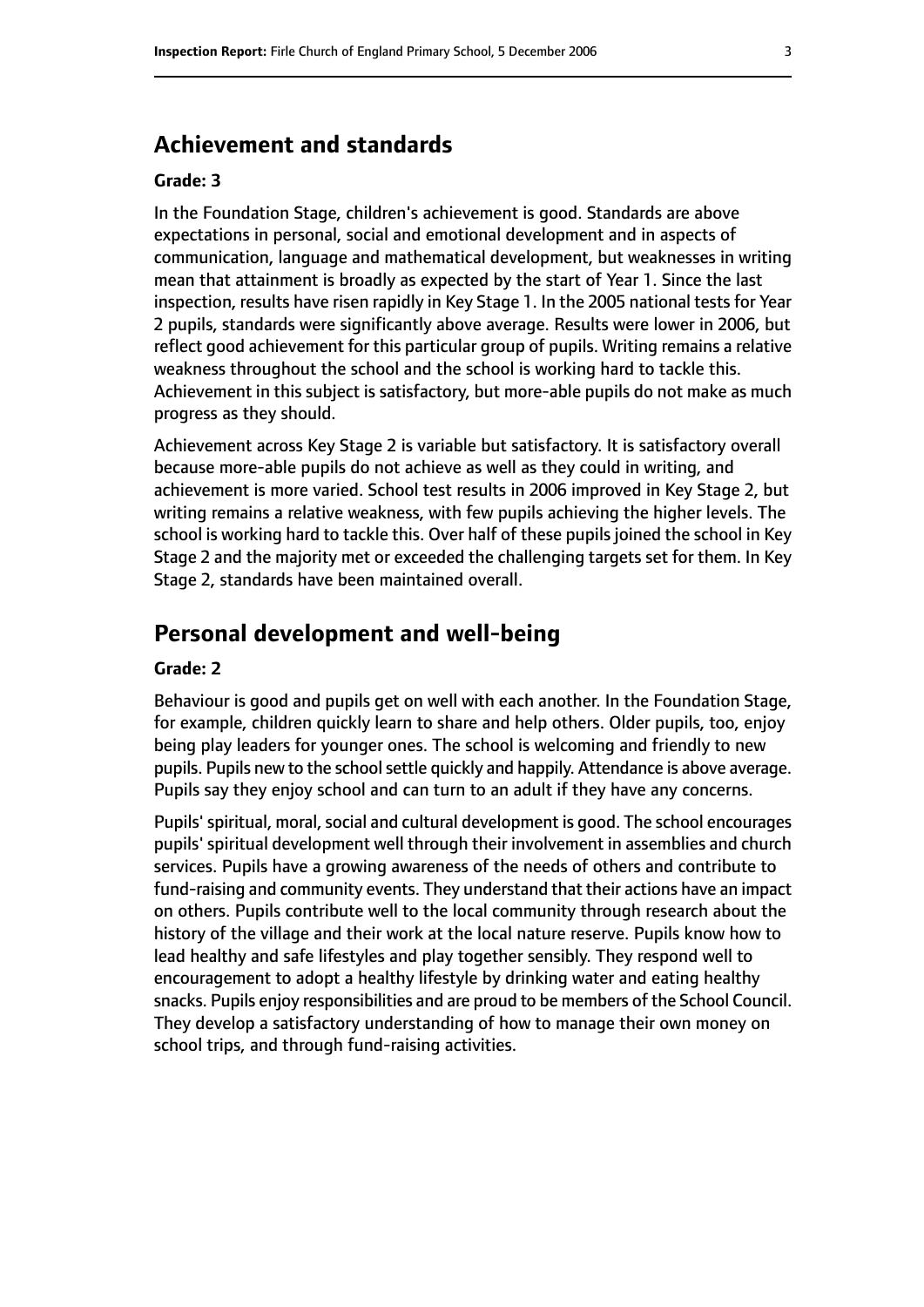# **Quality of provision**

#### **Teaching and learning**

#### **Grade: 3**

Teaching and learning are satisfactory. Teaching is good in the Foundation Stage and in Years 5 and 6 because teachers' expectations are higher and work is more closely matched to pupils' abilities in these classes than they are in others. As a result, these pupils make good progress. Pupils say they enjoy teaching most when work is linked across several subjects. They like exploring science and mathematics in the nature reserve.

Assessment is becoming more systematic and provides an increasingly accurate profile of pupils' attainment. This information is beginning to improve teachers' understanding of what pupils are capable of and is leading to more rigorous and detailed planning. Nevertheless, activities are not always challenging enough for more-able pupils. Relationships are good and this helps to motivate pupils. Teaching assistants generally support pupils well, particularly in small- group work. They are particularly effective when helping pupils with learning difficulties through closely focused support programmes.

Accommodation is used creatively to make the best use of all available space. For example, small learning and resource areas have been established in the hall. Resources, particularly interactive whiteboards, are used well. Marking is often good and helps pupils to understand what they need to do to improve.

#### **Curriculum and other activities**

#### **Grade: 3**

The curriculum is enhanced through a good personal, social and health programme, visits, visitors and exciting activities, such as a residential trip in France. These activities and numerous extra-curricular clubs contribute much to pupils' enjoyment. Gardening and cookery clubs and a shared restaurant experience with parents also help promote healthy lifestyles. Pupils develop wider interests through the strong provision in sports, arts, music and French. Pupils say they enjoy learning about different cultures, such as studying the way of life in Malawi and The Gambia.

Children in the Foundation Stage have a rich learning experience, which enables them to become confident learners. Good links between subjects, such as history and English, lead to good reinforcement of research skills. While lessons focus appropriately on developing pupils' basic skills, including the use of information and communication technology, basic writing skills are not as well developed to raise pupils' achievement in writing, particularly more-able pupils.

Partnerships with local schools and parents strengthen the curriculum. These links include outdoor pursuits, developing mathematical resources for the more able children and input from parents with artistic talent.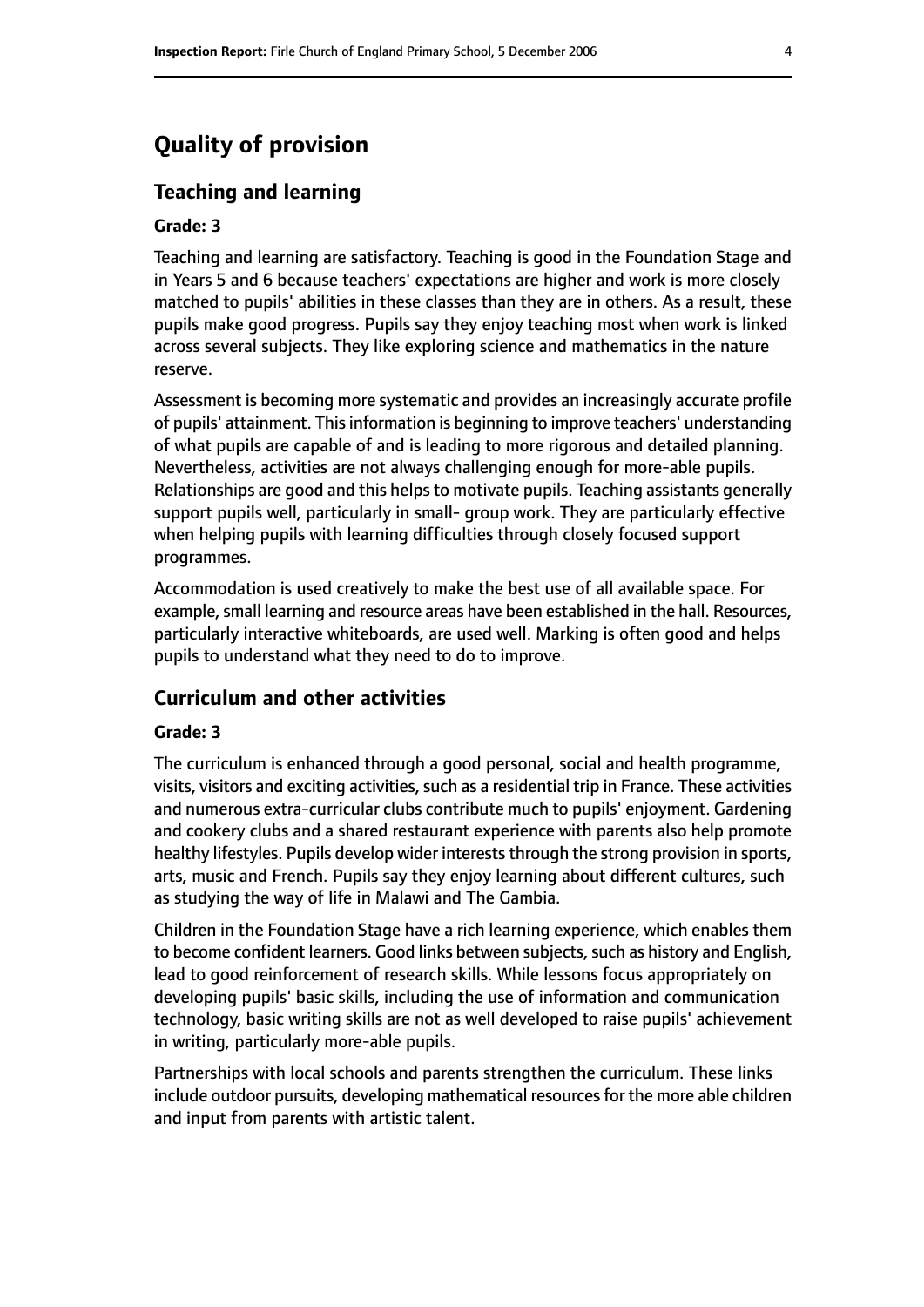#### **Care, guidance and support**

#### **Grade: 3**

Strengths in the school's pastoral care support pupils' personal development well. As a result, pupils readily involve themselves in all activities and are happy to be playground 'buddies' and school councillors. The school provides a safe and secure environment. Children settle quickly into school and parents comment positively on this. Arrangements for pupils joining the school at different times of the school year are good. Strong links with other schools, external agencies and parents are beneficial to pupils' welfare and personal development.

Pupils with learning difficulties are identified early and, when well supported by teaching assistants, they make good progress. Closer tracking of pupils' academic progress and support through intervention programmes are helping most pupils to make better progress.

# **Leadership and management**

#### **Grade: 3**

The headteacher is the driving force behind successfully identifying areas for development and putting in place procedures and practices to secure improvement. He is well focused on raising pupils' achievement and the school's effectiveness is seen in the rising test results in Year 2 and improvements in the Foundation Stage. The many improvements are appreciated by parents. The new staff team is already established and new members of the governing body are settling in. New initiatives, though, have not yet had time to bed in with new staff. The school's leadership demonstrates satisfactory capacity to continue moving forward. Increasing analysis of data and regular monitoring of teaching and learning are contributing to the improving picture of pupil achievement.

The new leadership team makes realistic judgements of the school's performance and determines the direction needed to take the school forward. In almost all respects, the leadership team has accurately evaluated the school's effectiveness. New subject leaders are beginning to take on more responsibilities, although they are not yet fully involved in monitoring the school's performance.

Governors are increasingly involved and proactive. They have a clear view of the school's strengths and weaknesses. Governors are fully committed to improve the quality of education and are undergoing the training they need to increase their expertise. Although the accommodation is still cramped, the school makes the best of it so that pupils' learning is not affected adversely.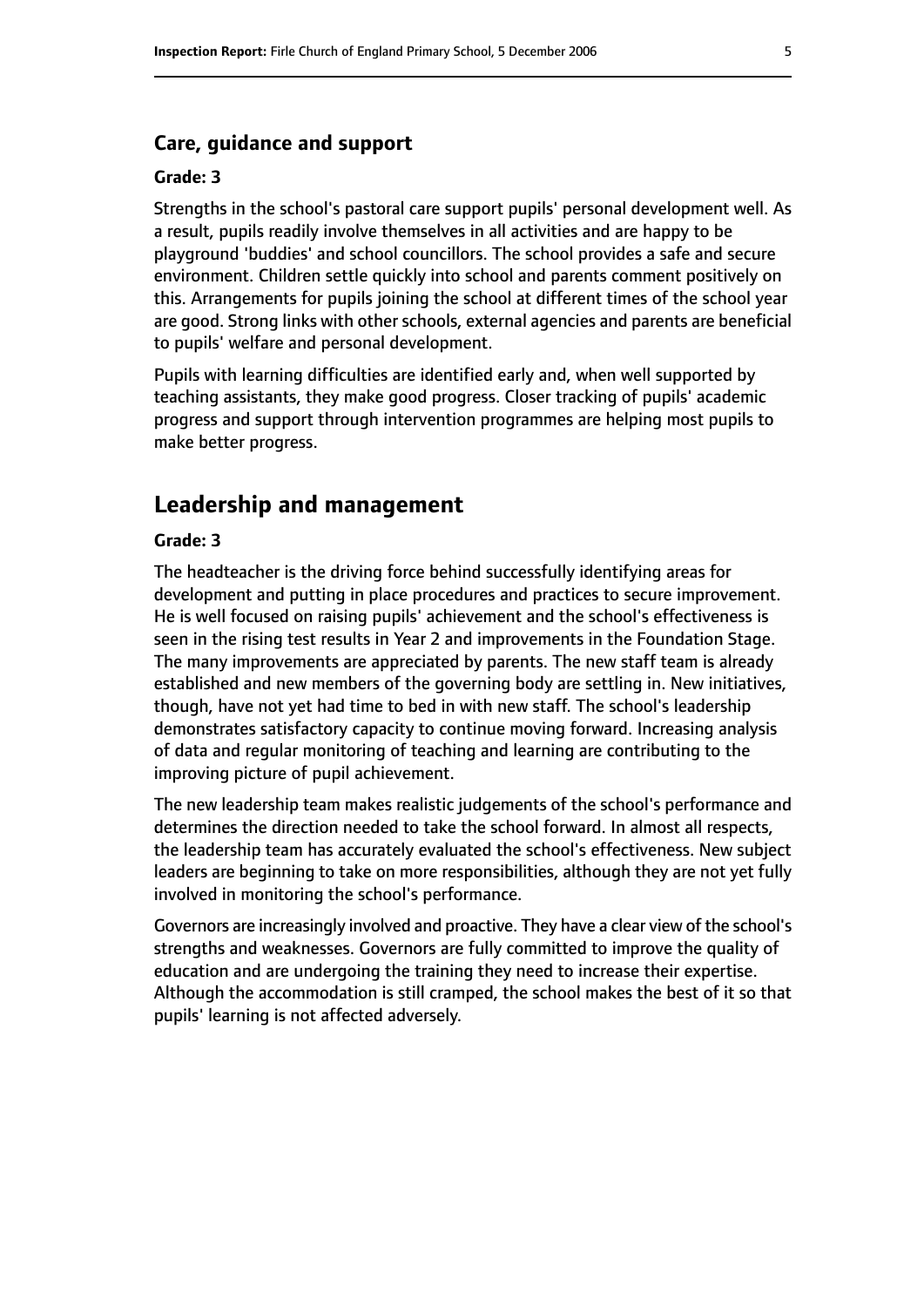**Any complaints about the inspection or the report should be made following the procedures set out inthe guidance 'Complaints about school inspection', whichis available from Ofsted's website: www.ofsted.gov.uk.**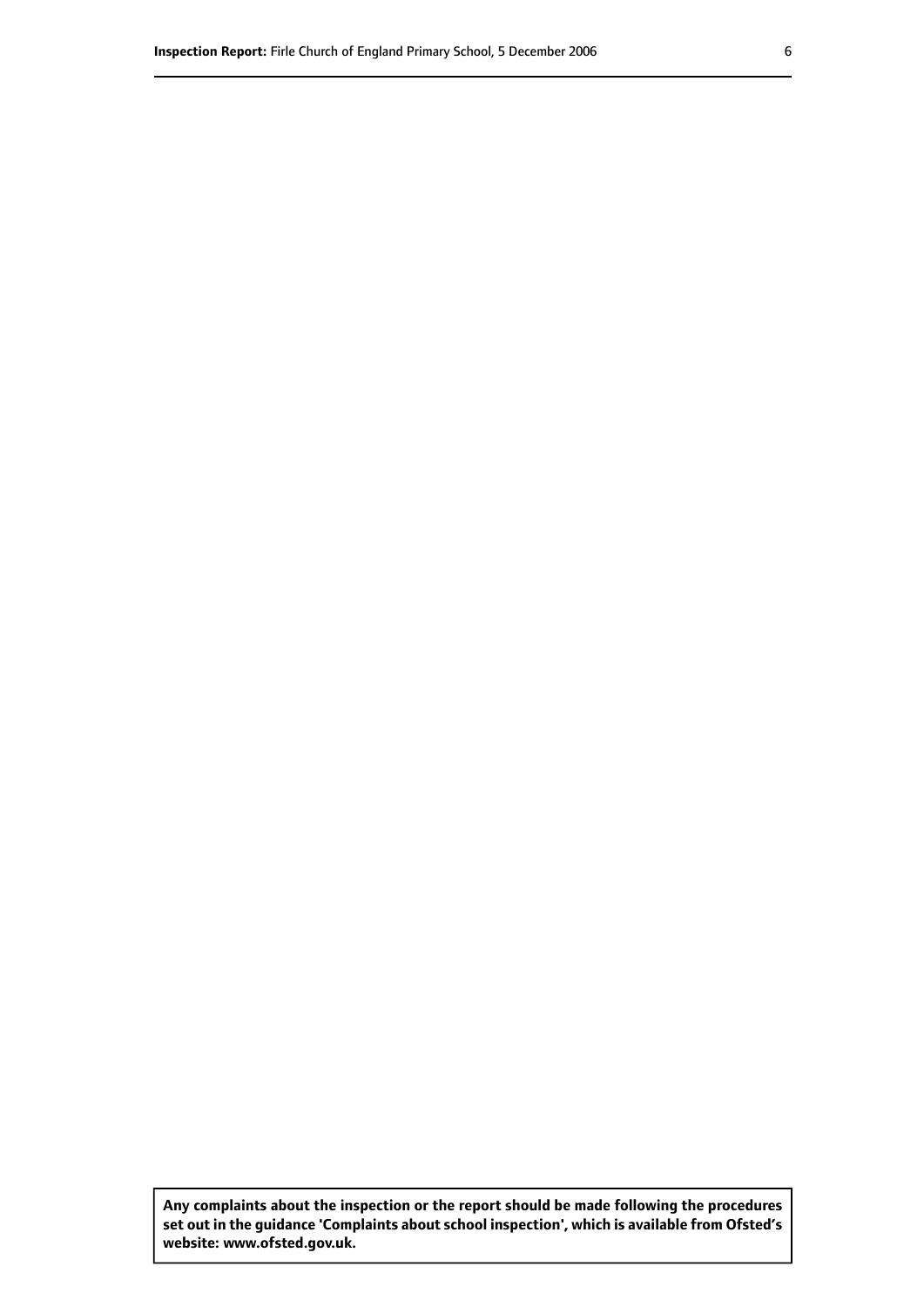# **Inspection judgements**

| Key to judgements: grade 1 is outstanding, grade 2 good, grade 3 satisfactory, and grade 4 | School  |
|--------------------------------------------------------------------------------------------|---------|
| inadeauate                                                                                 | Overall |

# **Overall effectiveness**

| How effective, efficient and inclusive is the provision of education, integrated<br>care and any extended services in meeting the needs of learners? |     |
|------------------------------------------------------------------------------------------------------------------------------------------------------|-----|
| How well does the school work in partnership with others to promote learners'<br>well-being?                                                         |     |
| The quality and standards in the Foundation Stage                                                                                                    |     |
| The effectiveness of the school's self-evaluation                                                                                                    |     |
| The capacity to make any necessary improvements                                                                                                      |     |
| Effective steps have been taken to promote improvement since the last<br>inspection                                                                  | Yes |

# **Achievement and standards**

| How well do learners achieve?                                                                               |  |
|-------------------------------------------------------------------------------------------------------------|--|
| The standards <sup>1</sup> reached by learners                                                              |  |
| How well learners make progress, taking account of any significant variations between<br>groups of learners |  |
| How well learners with learning difficulties and disabilities make progress                                 |  |

# **Personal development and well-being**

| How good is the overall personal development and well-being of the<br>learners?                                  |  |
|------------------------------------------------------------------------------------------------------------------|--|
| The extent of learners' spiritual, moral, social and cultural development                                        |  |
| The behaviour of learners                                                                                        |  |
| The attendance of learners                                                                                       |  |
| How well learners enjoy their education                                                                          |  |
| The extent to which learners adopt safe practices                                                                |  |
| The extent to which learners adopt healthy lifestyles                                                            |  |
| The extent to which learners make a positive contribution to the community                                       |  |
| How well learners develop workplace and other skills that will contribute to<br>their future economic well-being |  |

# **The quality of provision**

| $\Box$ How effective are teaching and learning in meeting the full range of the $\Box$<br>  learners' needs?        |  |
|---------------------------------------------------------------------------------------------------------------------|--|
| $\mid$ How well do the curriculum and other activities meet the range of needs<br>$\mid$ and interests of learners? |  |
| How well are learners cared for, guided and supported?                                                              |  |

 $^1$  Grade 1 - Exceptionally and consistently high; Grade 2 - Generally above average with none significantly below average; Grade 3 - Broadly average to below average; Grade 4 - Exceptionally low.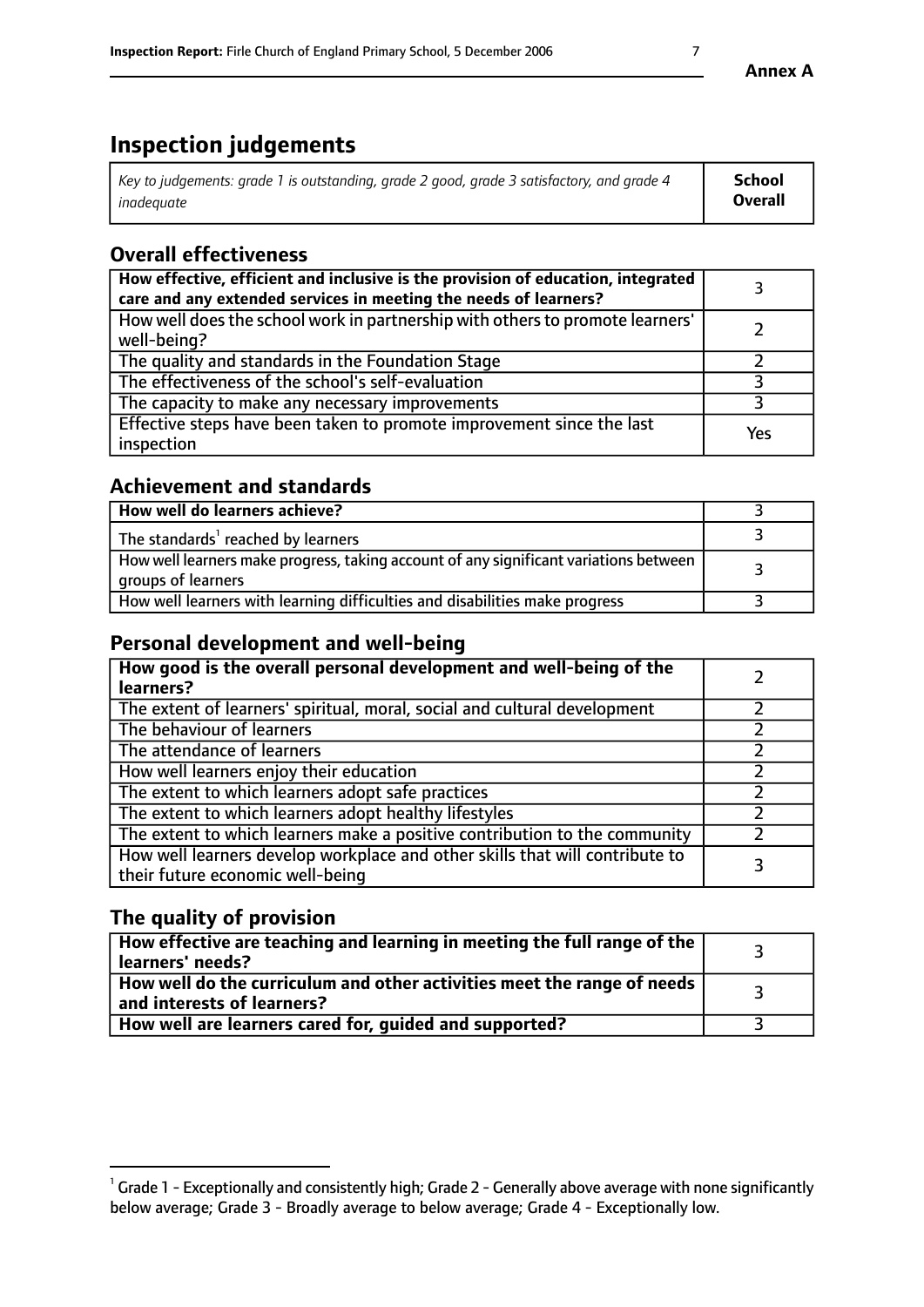# **Leadership and management**

| How effective are leadership and management in raising achievement<br>and supporting all learners?                                              |           |
|-------------------------------------------------------------------------------------------------------------------------------------------------|-----------|
| How effectively leaders and managers at all levels set clear direction leading<br>to improvement and promote high quality of care and education |           |
| How effectively performance is monitored, evaluated and improved to meet<br>challenging targets                                                 | 3         |
| How well equality of opportunity is promoted and discrimination tackled so<br>that all learners achieve as well as they can                     |           |
| How effectively and efficiently resources, including staff, are deployed to<br>achieve value for money                                          | 3         |
| The extent to which governors and other supervisory boards discharge their<br>responsibilities                                                  | 3         |
| Do procedures for safequarding learners meet current government<br>requirements?                                                                | Yes       |
| Does this school require special measures?                                                                                                      | No        |
| Does this school require a notice to improve?                                                                                                   | <b>No</b> |